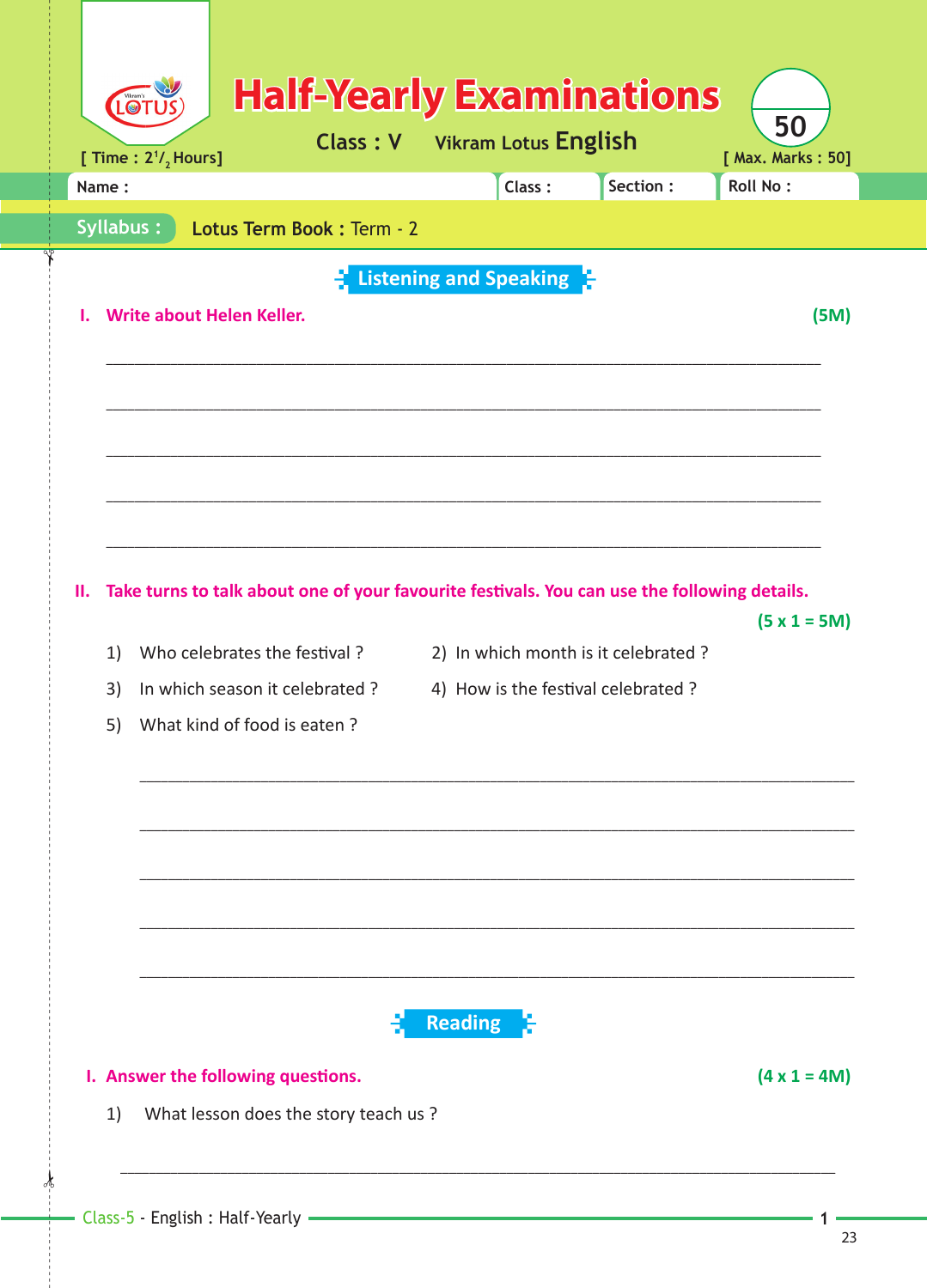- 2) What did Raph the Rover feel just before his ship sank ?
- 3) What was wrong with the lion and how did it effect him?
- 4) How did he survive after running away?

|    | II. Identify whether the following statements are 'True' or 'False'. | $(3 x 1 = 3M)$ |
|----|----------------------------------------------------------------------|----------------|
| 1) | Aunt Polly is happy that Jim decides to help Tom paint.              |                |
| 2) | Tom really enjoys white washing fences.                              |                |
| 3) | Ben teases Tom about having to work while he gets to go swimming     |                |
|    | III. Answer the following questions.                                 | $(3 x 1 = 3M)$ |
| 1) | What was Captain Hook afraid of and why?                             |                |
|    |                                                                      |                |

\_\_\_\_\_\_\_\_\_\_\_\_\_\_\_\_\_\_\_\_\_\_\_\_\_\_\_\_\_\_\_\_\_\_\_\_\_\_\_\_\_\_\_\_\_\_\_\_\_\_\_\_\_\_\_\_\_\_\_\_\_\_\_\_\_\_\_\_\_\_\_\_\_\_\_\_\_\_\_\_\_\_\_\_\_\_\_\_\_\_\_\_\_\_\_\_\_\_\_\_

 $\overline{\phantom{a}}$  , and the contribution of the contribution of the contribution of the contribution of the contribution of the contribution of the contribution of the contribution of the contribution of the contribution of the

 $\overline{\phantom{a}}$  , and the contribution of the contribution of the contribution of the contribution of the contribution of the contribution of the contribution of the contribution of the contribution of the contribution of the

- 2) Who was Tinker Bell ?
- 3) What else would you find in Neverland ? Use your Imagination.



 $\mathcal{L}_\mathcal{L} = \{ \mathcal{L}_\mathcal{L} = \{ \mathcal{L}_\mathcal{L} = \{ \mathcal{L}_\mathcal{L} = \{ \mathcal{L}_\mathcal{L} = \{ \mathcal{L}_\mathcal{L} = \{ \mathcal{L}_\mathcal{L} = \{ \mathcal{L}_\mathcal{L} = \{ \mathcal{L}_\mathcal{L} = \{ \mathcal{L}_\mathcal{L} = \{ \mathcal{L}_\mathcal{L} = \{ \mathcal{L}_\mathcal{L} = \{ \mathcal{L}_\mathcal{L} = \{ \mathcal{L}_\mathcal{L} = \{ \mathcal{L}_\mathcal{$ 

 $\_$  ,  $\_$  ,  $\_$  ,  $\_$  ,  $\_$  ,  $\_$  ,  $\_$  ,  $\_$  ,  $\_$  ,  $\_$  ,  $\_$  ,  $\_$  ,  $\_$  ,  $\_$  ,  $\_$  ,  $\_$  ,  $\_$  ,  $\_$  ,  $\_$  ,  $\_$  ,  $\_$  ,  $\_$  ,  $\_$  ,  $\_$  ,  $\_$  ,  $\_$  ,  $\_$  ,  $\_$  ,  $\_$  ,  $\_$  ,  $\_$  ,  $\_$  ,  $\_$  ,  $\_$  ,  $\_$  ,  $\_$  ,  $\_$  ,

**I. Imagine that you are the news reporter for a local paper. Write a short report on the floods in your city. You can make use of the following points for your report. (5 x 1 = 5M)**

 $\overline{\phantom{a}}$  , and the contract of the contract of the contract of the contract of the contract of the contract of the contract of the contract of the contract of the contract of the contract of the contract of the contrac

 $\overline{\phantom{a}}$  , and the contract of the contract of the contract of the contract of the contract of the contract of the contract of the contract of the contract of the contract of the contract of the contract of the contrac

 $\overline{\phantom{a}}$  , and the contribution of the contribution of the contribution of the contribution of the contribution of the contribution of the contribution of the contribution of the contribution of the contribution of the

- 1) How can first aid be provided to people who are affected?
- 2) Why is it flooded ?
- 3) What can be done to avoid floods?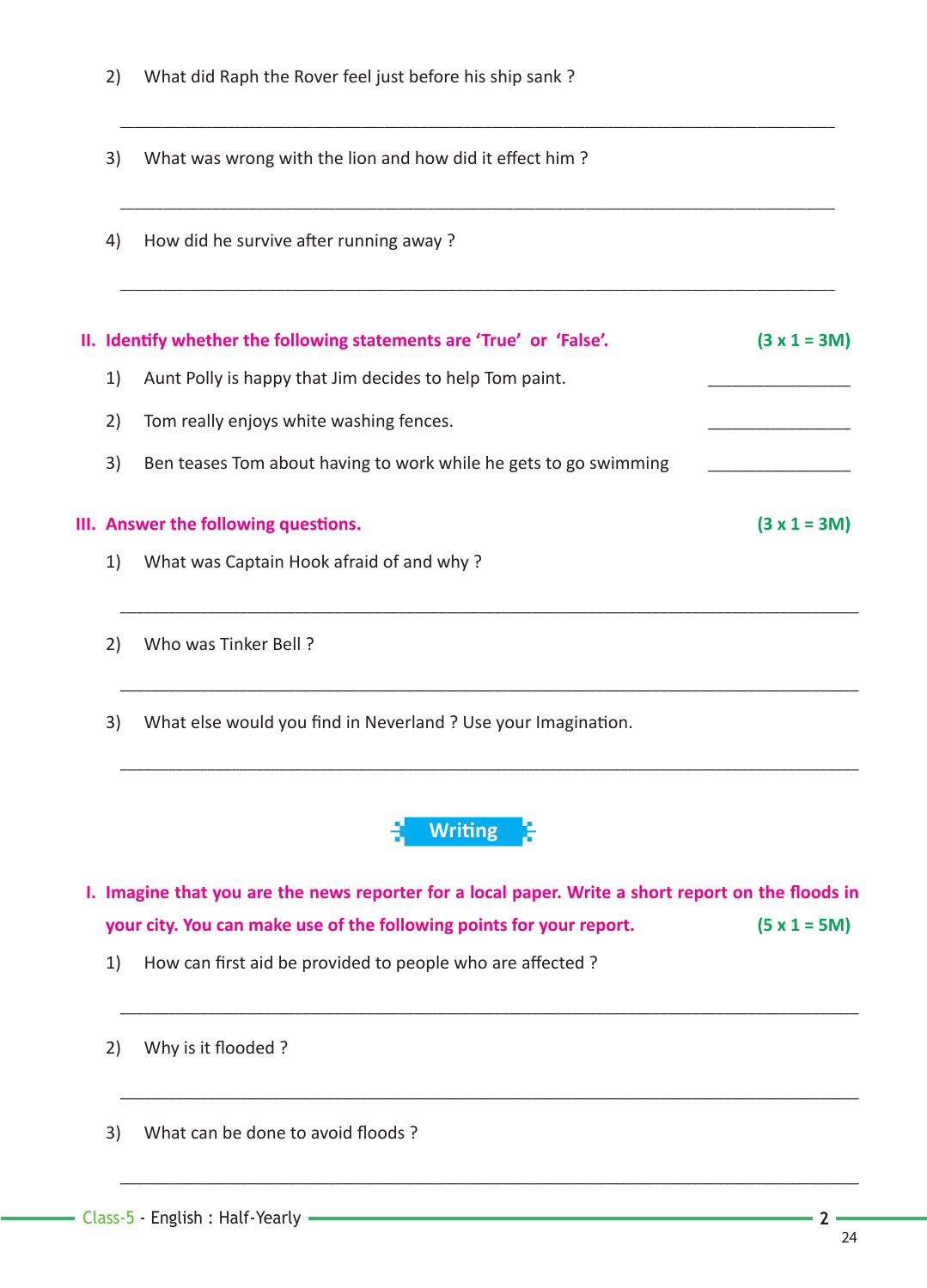|    | Grammar 3                                                                |                     |
|----|--------------------------------------------------------------------------|---------------------|
|    | I. Write questions in present perfect simple tense.                      | $(4 \times 1 = 4M)$ |
| 1) | Walter / call / us                                                       |                     |
| 2) | how many books / Bob / read                                              |                     |
| 3) | your parents / $get$ / the letter                                        |                     |
| 4) | you / see / the picture                                                  |                     |
|    | II. Fill in the blanks with 'whom' or 'whose' according to the sentence. | $(2 \times 1 = 2M)$ |
| 1) |                                                                          |                     |
| 2) |                                                                          |                     |
|    | III. Fill in the right words to complete the sentences.                  | $(4 \times 1 = 4M)$ |
| 1) |                                                                          |                     |
| 2) |                                                                          |                     |
|    | - Class-5 - English : Half-Yearly ————————————————————                   | 25                  |

\* allow time for action.

\* give the history of the problem.

\* describe the purchase you made.

\* Include the name of product and the serial number.

\* ask for specification.

 $\frac{1}{2}$ 

✁

\* Include the date and place of purchase.

\* Include the date and place of purchase.

\* state the problem with the product.

 \_\_\_\_\_\_\_\_\_\_\_\_\_\_\_\_\_\_\_\_\_\_\_\_\_\_\_\_\_\_\_\_\_\_\_\_\_\_\_\_\_\_\_\_\_\_\_\_\_\_\_\_\_\_\_\_\_\_\_\_\_\_\_\_\_\_\_\_\_\_\_\_\_\_\_\_\_\_\_\_\_\_\_\_\_\_\_\_\_\_\_\_ **II.** Draft a complaint letter to the owner of a shop complaining against a bad product which was

**sold to you. Remem ber to. (5M)**

 $\overline{\phantom{a}}$  , and the contribution of the contribution of the contribution of the contribution of the contribution of the contribution of the contribution of the contribution of the contribution of the contribution of the

- 5) Which are the areas that have been flooded and how can they be avoided?
- 4) How can one help the children and old people during flood ?